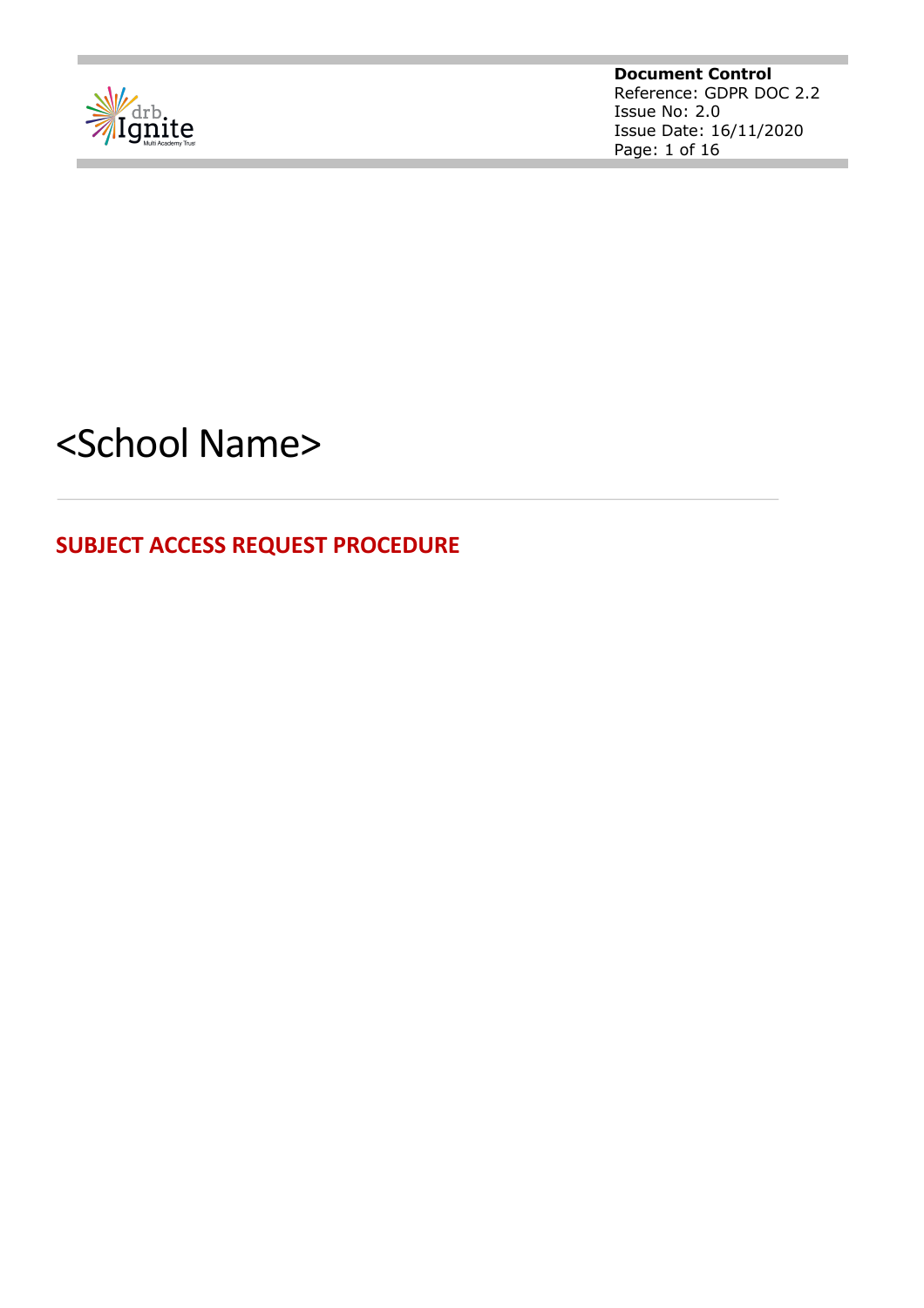

#### **INTRODUCTION / OVERVIEW**

- 1. The GDPR (General Data Protection Regulation) extends to all data subjects a right of access to their own personal data. This is known as a subject access request. A formal request from a data subject (or parent/guardian/carer thereof) for information that a school holds about must be made in writing. A school can invite a data subject to complete a form but you cannot insist that they do so. A subject access request can be made by anyone including pupils, parents, staff, governors and members of the public and the police/government agencies.
- 2. It is important that all members of staff are able to recognise that any written request made by a person for their own information is likely to be a valid subject access request, even if the individual does not specifically use this phrase in their request or refer to the GDPR. In some cases, an individual may mistakenly refer to the "Freedom of Information Act" but this should not prevent the school from identifying the request as being made under the GDPR if appropriate. Some requests may be a combination of a subject access request for personal data under the GDPR and a request for information under the Freedom of Information Act 2000 ("FOIA"). Requests for information under the FOIA must be dealt with promptly and in any event within 20 school days.
- 3. Any member of staff who receives a written request for their personal data must inform the HT or Business Manager who will immediately forward it to the Trust DPO Alvin Walters (dpo@drbignitemat.org), as the statutory time limit for responding under the GDPR is **one calendar month** from receipt of the request. The timescales for SAR responses do not pause when the school is closed for holidays, unlike the FOIA.
- 4. A fee may no longer be charged to the individual for provision of this information (previously a fee of £10 could be charged under the Data Protection Act 1998). You must provide a copy of the information free of charge. However, you can charge a 'reasonable fee' when a request is "manifestly unfounded or excessive", particularly if it is repetitive. It is advisable for the school to consult any guidance issued by the Information Commissioner's Office (ICO) on what is deemed to be "manifestly unfounded or excessive" before relying on this exemption, particularly as it is likely to be a high threshold to satisfy.
- 4.1. You may also charge a reasonable fee to comply with requests for further copies of the same information. This does not mean that you can charge for all subsequent access requests.
- 4.2. The fee must be based on the administrative cost of providing the information.
	- 5. School name> may ask the Data Subject for reasonable identification so that they can satisfy themselves about the person's identity before disclosing the information.
	- 6. In order to ensure that people receive only information about themselves it is essential that a formal system of requests is in place. Certain information may be exempt from disclosure so you will need to consider what exemptions apply and decide whether you can rely on them. In practice, this means that you may be entitled to withhold some documents entirely or you may need to redact parts of them. Care should be taken to ensure that documents are redacted properly. Please seek further advice or support if you are unsure which exemptions apply.
	- 7. Requests from pupils who are considered mature enough to understand their rights to access their data should be processed as a subject access request and the data should be given directly to the pupil (subject to any exemptions that apply under the Act or other legislation). It may be reasonable to adopt a presumption that by the age of 13 a child has sufficient maturity to understand their rights and to make an access request themselves if they wish. In every case it will be for the school, as data controller, to assess whether the child is capable of understanding their rights under the Act and the implications of their actions, and so decide whether the parent needs to make the request on the child's behalf. A parent would normally be expected to make a request on a child's behalf if the child is younger than 13 years of age (subject to any court orders which may be in place).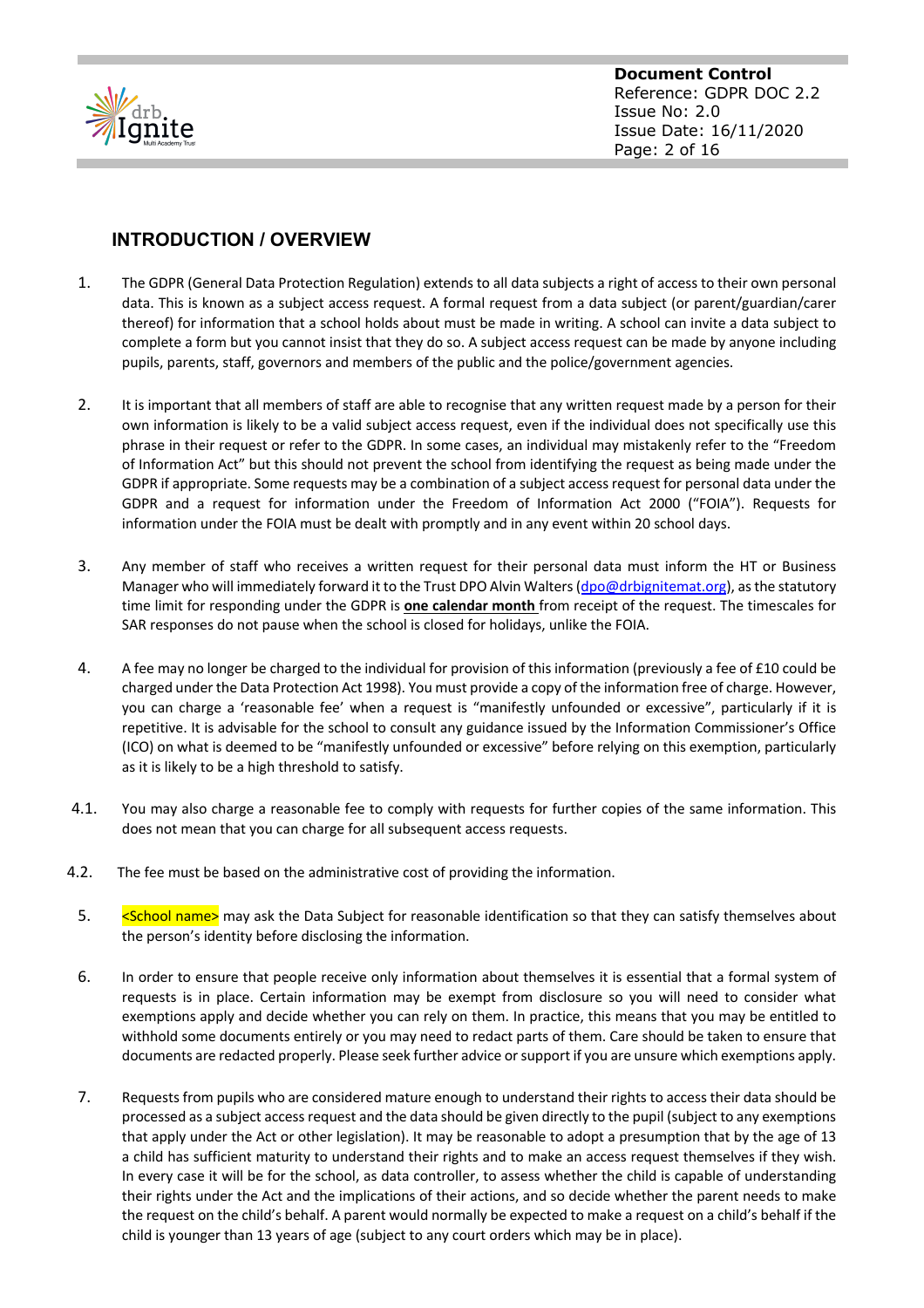

- 8. Subject access requests from parents in respect of their own child where a child does not have sufficient maturity to understand their rights should be processed as requests made on behalf of the data subject (the child), subject to any court orders which may be in place.
- 9. As the Education (Pupil Information) (England) Regulations 2005 does not apply to academies, requests for educational records from parents of children who attend academies must be dealt with under the DPA 2018 (as outlined above). This is without prejudice to the obligation on the academy trust in the Education (Independent School Standards) (England) Regulations 2014 to provide an annual report of each registered pupil's progress and attainment in the main subject areas taught to every parent (unless they agree otherwise in writing).
- 10. Following receipt of a subject access request, and provided that there is sufficient information to process the request, an entry should be made in the school's subject access register which is located in the schools GDPRiS compliance system, showing the date of receipt, the data subject's name, the name and address of requester (if different), the type of data required (e.g. Student Record, Personnel Record), and the planned date for supplying the information (not more than one calendar month from the request date). Should more information be required to establish either the identity of the data subject (or agent) or the type of data requested, the date of entry in the log will be the date on which sufficient information has been provided.
- 11. In the context of a school, a subject access request is normally wrapped up in a broader complaint or concern from a parent or may be connected to a disciplinary or grievance for an employee. The school should therefore ensure that the broader context is taken into account when responding to a request and seek advice if required on managing the broader issue and the response to the request.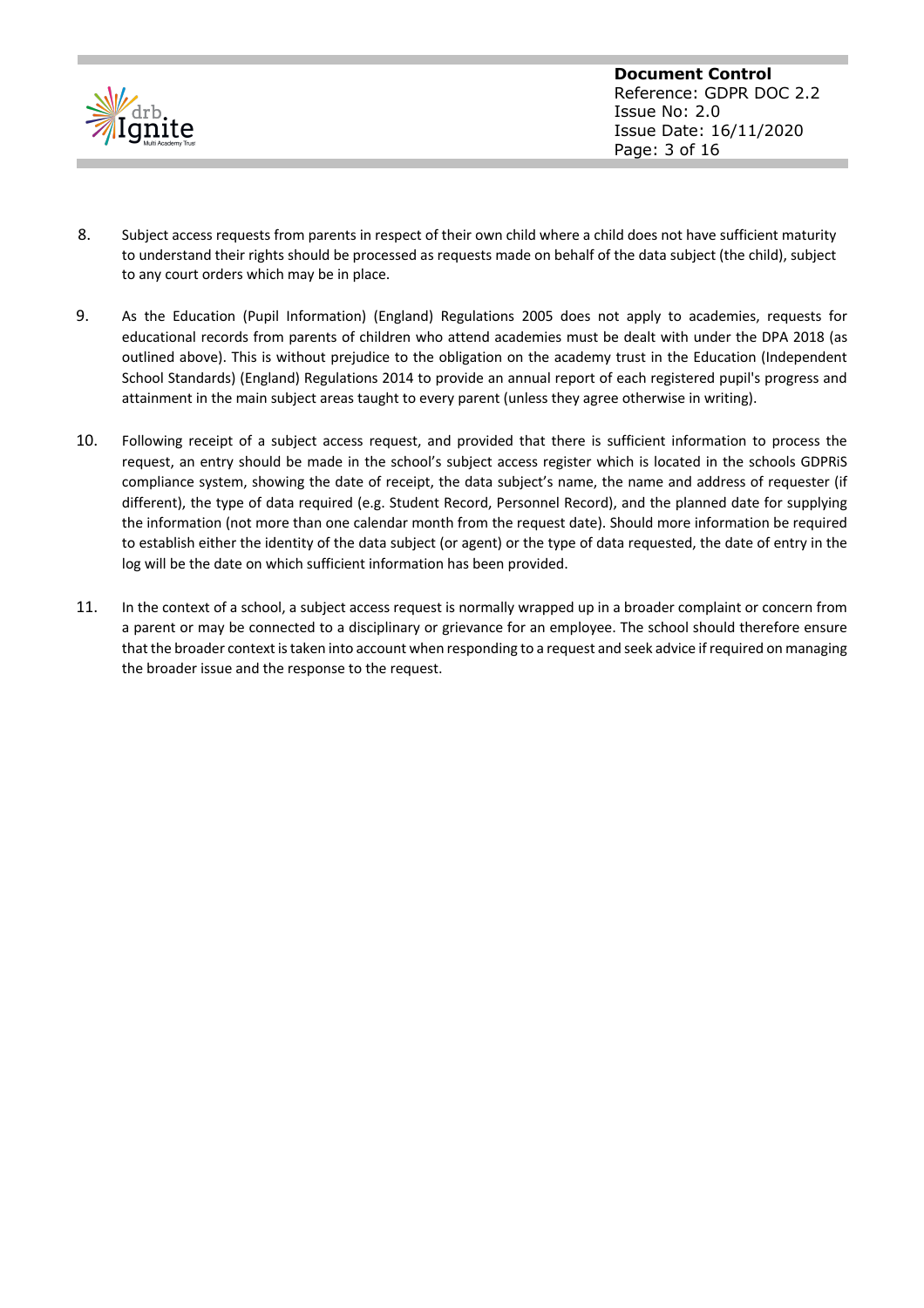

# **SCHOOL CHECKLIST**

Following receipt of a Subject Access Request ('SAR'), school will:

|                                                                                                                                                                                                                                                                                                                                                                                                                                                                                                            | <b>Tick</b>                   |
|------------------------------------------------------------------------------------------------------------------------------------------------------------------------------------------------------------------------------------------------------------------------------------------------------------------------------------------------------------------------------------------------------------------------------------------------------------------------------------------------------------|-------------------------------|
| <b>A. Subject Access Requests Checklist</b>                                                                                                                                                                                                                                                                                                                                                                                                                                                                | $(\checkmark)$                |
| Inform data subjects of their right to access data in your privacy notice and provide an easily accessible<br>mechanism through which such a request can be submitted (e.g. a dedicated email address). You cannot<br>insist that people use this method or refuse to respond if they send a request using a different method.<br>Consider any steps you can take to mitigate any risk to the school/academy if the timescales for responding<br>to a subject access request includes the school holidays. |                               |
| Make sure a SAR policy is in place within the school and that internal procedures on handling of SARs are<br>accurate and complied with. Include, among other elements, provisions on;                                                                                                                                                                                                                                                                                                                     |                               |
| a. Responsibilities (who, what)<br>b. Timing<br>c. Changes to data                                                                                                                                                                                                                                                                                                                                                                                                                                         |                               |
| d. Handling requests for rectification, erasure or restriction of processing.                                                                                                                                                                                                                                                                                                                                                                                                                              |                               |
| Ensure personal data is easily accessible at all times in order to ensure a timely response to SARs and that<br>personal data on specific data subjects can be easily filtered. Ensure staff are trained to extract reports<br>from SIMs following receipt of a SAR.                                                                                                                                                                                                                                       |                               |
| <b>B. Steps to take following receipt of a SAR</b>                                                                                                                                                                                                                                                                                                                                                                                                                                                         | <b>Tick</b><br>$(\checkmark)$ |
| Verify whether you are controller of the data subject's personal data. If you are not a controller, but merely<br>a processor, inform the data subject and refer them to the actual controller.                                                                                                                                                                                                                                                                                                            |                               |
| SAR Response Team: Bring together the staff members appointed a part of the SAR Response Team. (HT,<br>SBM, Safeguarding Lead, DPO, etc).                                                                                                                                                                                                                                                                                                                                                                  |                               |
| Identification Verification: Verify the identity of the data subject; if needed, request any further evidence<br>on the identity of the data subject.                                                                                                                                                                                                                                                                                                                                                      |                               |
| Requests comes from the Police (i):<br>Police forces nationally are aware of the need to provide sufficient information to enable Data Controllers<br>to make informed decisions.                                                                                                                                                                                                                                                                                                                          |                               |
| Verify ID of the Requestor - Different forces take a slightly different approach, but broadly speaking the<br>following information is always required:                                                                                                                                                                                                                                                                                                                                                    |                               |
| Who is the person making the request?                                                                                                                                                                                                                                                                                                                                                                                                                                                                      |                               |
| What is their rank or role within the organisation they represent?                                                                                                                                                                                                                                                                                                                                                                                                                                         |                               |
| The request must be signed and dated, electronically or hard copy                                                                                                                                                                                                                                                                                                                                                                                                                                          |                               |
| It should contain details of the information sought which should include:                                                                                                                                                                                                                                                                                                                                                                                                                                  |                               |
| Name, date of birth and address of the data subject(s) (if known) - request should relate to the<br>narrowest pool of people, ideally one person, to prevent risk of personal data disclosure on an<br>unauthorised or an unlawful basis.                                                                                                                                                                                                                                                                  |                               |
| Summary of the information sought - Requests should be as specific as possible<br>٠                                                                                                                                                                                                                                                                                                                                                                                                                        |                               |
| An explanation why the requester believes the school has access to such information                                                                                                                                                                                                                                                                                                                                                                                                                        |                               |
| Details of the issue that the information will address (if it is highly confidential or particularly<br>sensitive the requester needs to explain why they cannot provide details)                                                                                                                                                                                                                                                                                                                          |                               |
| Any timeframes or particular urgency.                                                                                                                                                                                                                                                                                                                                                                                                                                                                      |                               |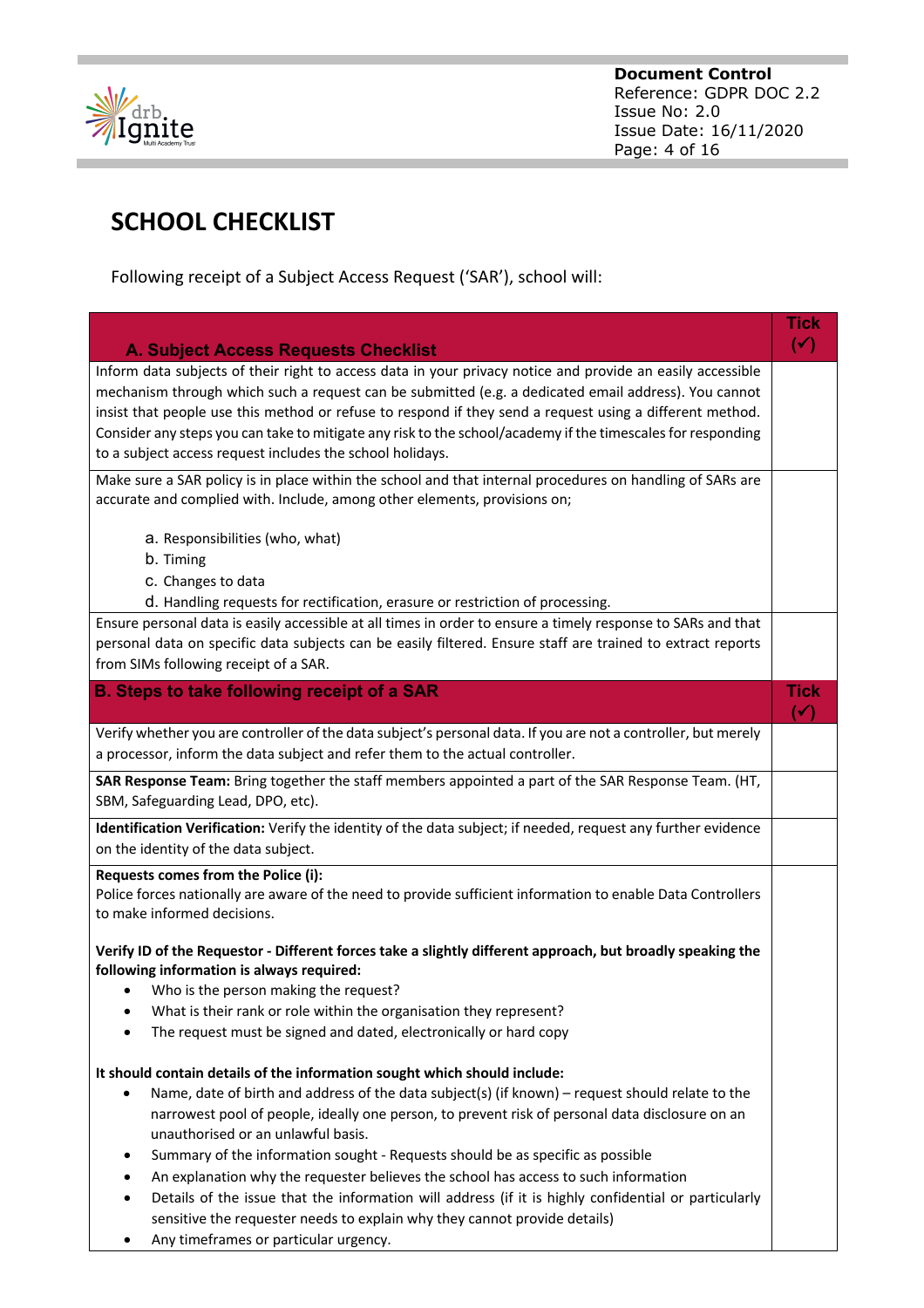

| Notification if they intend to share this with the data subject<br>$\bullet$                                                                                                                                                                                                                                                                                                                                                                                                                                                                                                                                 |                        |  |  |  |
|--------------------------------------------------------------------------------------------------------------------------------------------------------------------------------------------------------------------------------------------------------------------------------------------------------------------------------------------------------------------------------------------------------------------------------------------------------------------------------------------------------------------------------------------------------------------------------------------------------------|------------------------|--|--|--|
| Requests comes from the Police (ii):                                                                                                                                                                                                                                                                                                                                                                                                                                                                                                                                                                         |                        |  |  |  |
| The Data Controller may need to consider on what basis was information provided to them as controller in<br>the first place. Questions to ask:                                                                                                                                                                                                                                                                                                                                                                                                                                                               |                        |  |  |  |
| What might be the impact of releasing this information?<br>$\bullet$                                                                                                                                                                                                                                                                                                                                                                                                                                                                                                                                         |                        |  |  |  |
| Is there a risk of causing harm to the third parties?<br>٠                                                                                                                                                                                                                                                                                                                                                                                                                                                                                                                                                   |                        |  |  |  |
| Would disclosing this information potentially lead to identification of a third party who is<br>$\bullet$                                                                                                                                                                                                                                                                                                                                                                                                                                                                                                    |                        |  |  |  |
| separate to the present enquiry?                                                                                                                                                                                                                                                                                                                                                                                                                                                                                                                                                                             |                        |  |  |  |
| Note: In many cases, the answer is simple and straightforward. Schools as public authorities have a moral<br>(and in some cases) legal obligation to assist and support law enforcement agencies. However, if there is<br>any uncertainty about the nature, origin or reasons for a request then advice should be sought from the<br>DPO. To emphasise, if this is a matter of life and limb always err on the side of caution. As police forces<br>and other law enforcement agencies begin to acclimatise to the GDPR requirements it is likely we will see<br>changes to processes, forms and procedures. |                        |  |  |  |
| If the request is from a parent/guardian for their child's data, consider whether the pupil has sufficient                                                                                                                                                                                                                                                                                                                                                                                                                                                                                                   |                        |  |  |  |
| maturity to exercise their own rights (usually from the age of 13). If so, establish whether the pupil gives<br>their consent to their personal data being disclosed to the parent. Establish whether there are any court<br>orders in place.                                                                                                                                                                                                                                                                                                                                                                |                        |  |  |  |
| Verify the access request; is it sufficiently substantiated? Is it clear to the data controller what information                                                                                                                                                                                                                                                                                                                                                                                                                                                                                             |                        |  |  |  |
| is requested? If not, request additional information.                                                                                                                                                                                                                                                                                                                                                                                                                                                                                                                                                        |                        |  |  |  |
| Data gathering: You may need to search through Office 365 (SharePoint, email, OneDrive) or Cloud-based<br>services used by the school (CPOMS, My Concern, etc) as well as paper records). Ensure data will not be<br>changed as a result of the SAR. Routine changes as part of the processing activities concerned are<br>permitted.                                                                                                                                                                                                                                                                        |                        |  |  |  |
| Redaction: Verify whether the data requested also involves data on other data subjects and check if this                                                                                                                                                                                                                                                                                                                                                                                                                                                                                                     |                        |  |  |  |
| data needs to be redacted before the requested data is supplied to the data subject if the other data<br>subjects have not consented to the supply of their data as part of the SAR.                                                                                                                                                                                                                                                                                                                                                                                                                         |                        |  |  |  |
| Exemptions: Consider whether any other exemptions apply to the data and have particular regard to                                                                                                                                                                                                                                                                                                                                                                                                                                                                                                            |                        |  |  |  |
| whether any safeguarding concerns could arise if the information is disclosed. Seek further advice if you                                                                                                                                                                                                                                                                                                                                                                                                                                                                                                    |                        |  |  |  |
| are in any doubt.                                                                                                                                                                                                                                                                                                                                                                                                                                                                                                                                                                                            |                        |  |  |  |
| <b>C. Responding to a SAR</b>                                                                                                                                                                                                                                                                                                                                                                                                                                                                                                                                                                                | Tick<br>$(\checkmark)$ |  |  |  |
| Make sure to respond to a SAR within one calendar month after receipt of the request:                                                                                                                                                                                                                                                                                                                                                                                                                                                                                                                        |                        |  |  |  |
| If more time is needed to respond to complex requests, an extension of another two<br>a.<br>months is permissible, provided this is communicated to the data subject in a timely<br>manner within the first month;                                                                                                                                                                                                                                                                                                                                                                                           |                        |  |  |  |
| If you do not take action on the request of the data subject, inform the data subject on this decision<br>without delay and at the latest within one month of receipt of the request, using Appendix C. Replying to<br>a subject access request explaining why you cannot provide any of the requested information                                                                                                                                                                                                                                                                                           |                        |  |  |  |
| If a SAR is submitted in electronic form, any information should preferably be provided by electronic<br>means as well.                                                                                                                                                                                                                                                                                                                                                                                                                                                                                      |                        |  |  |  |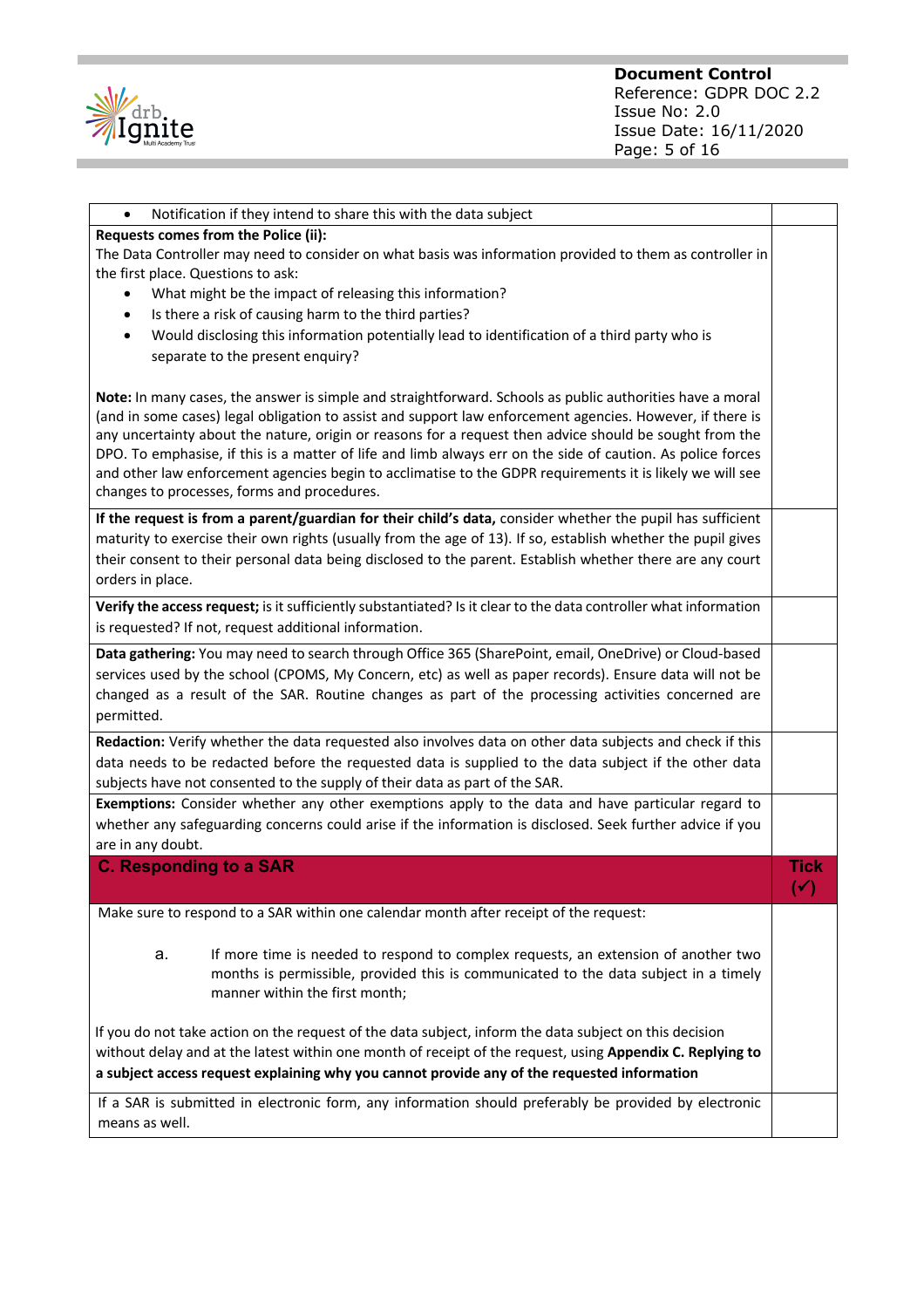

If data on the data subject is processed, make sure to include as a minimum the following information in the SAR response:

- a. the purposes of the processing;
- b. the categories of personal data concerned;
- c. the recipients or categories of recipients to whom personal data has been or will be disclosed, in particular in third countries or international organisations, including any appropriate safeguards for transfer of data, such as Standard Contractual Clauses (SSCs) or Binding Corporate Rules (BCRs);
- d. where possible, the envisaged period for which personal data will be stored, or, if not possible, the criteria used to determine that period;
- e. the existence of the right to request rectification or erasure of personal data or restriction of processing of personal data concerning the data subject or to object to such processing;
- f. the right to lodge a complaint with a supervisory authority (i.e., the ICO);
- g. if the data has not been collected from the data subject: the source of such data; h. the existence of any automated decision-making, including profiling and any meaningful information about the logic involved, as well as the significance and

the envisaged consequences of such processing for the data subject.

Provide a copy of the personal data undergoing processing (subject to any exemptions which entitle you to withhold personal data). This should be provided in a commonly used electronic form if the data subject has submitted the SAR electronically.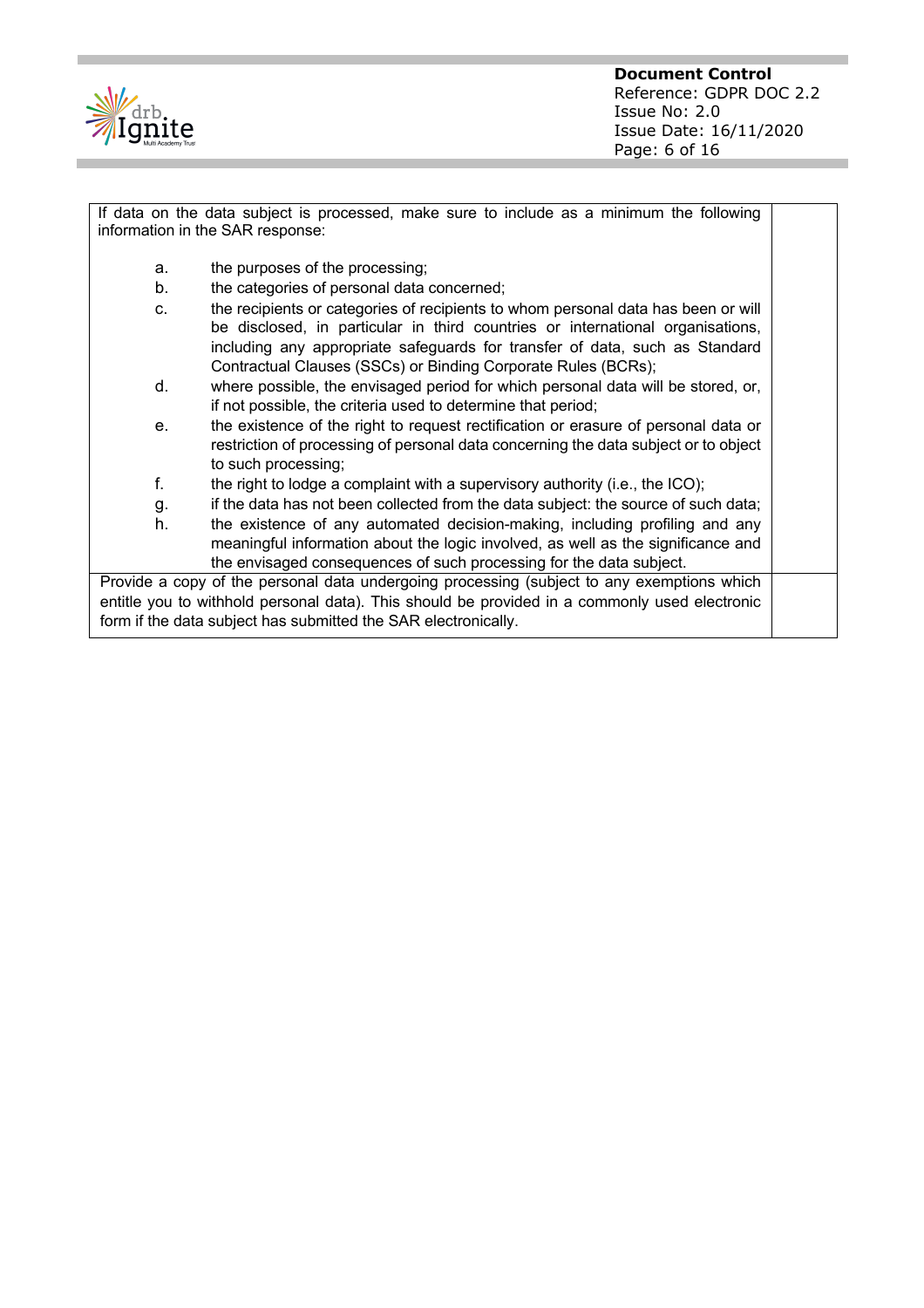

**Document Control** Reference: GDPR DOC 2.2 Issue No: 2.0 Issue Date: 16/11/2020 Page: 7 of 16

#### **Guidance for staff on responding to a subject access request (SAR)**

#### **What must I do?**

- 1. On receipt of a subject access request, you must **forward** it immediately to the DPO Alvin Walters (dpo@drbignitemat.org)
- 2. We must correctly **identify** whether a request has been made / ensure that it is not being confused with the rights that people have to request information under the Freedom of Information Act 2000.
- 3. Any employee who receives a request to locate and supply information relating to a SAR must make a full exhaustive **search** of the records to which they have access.
- 4. All the information that has been requested must be **provided** unless an exemption can be applied.
- 5. We must **respond** within one calendar month of receipt of the request.
- 6. Subject Access Requests must be undertaken **free of charge** to the requestor
- 7. Line managers must ensure that the staff they manage are **aware** of and follow this guidance.
- 8. Where a requestor is not satisfied with a response to a SAR, the School must manage this in accordance with its complaints policy.

#### **How must I do it?**

- 1. We must ensure a request has been received in writing where a data subject is asking for sufficiently well-defined personal data held by the School relating to themselves.
- 2. The Act permits and encourages us to clarify with the requestor what information they need. They must supply their address and valid evidence to prove their identity. If you have checked their identity before, visual person-to-person identification is acceptable, but you must make a note of this fact.
- 3. Depending on the degree to which information is organised and structured, you may need to search the following non-exhaustive areas:
	- \*Office 365: [SharePoint, OneDrive, Emails (including archived emails and those that have been deleted but are still recoverable), Word/Excel/PowerPoint documents, spreadsheets, databases]
	- Cloud-based services/systems (CPOMS, My Concern, etc),
	- CCTV storage drive,
	- removable media (for example, memory sticks, floppy disks, CDs), tape recordings,
	- paper records in relevant filing systems etc. which your area is responsible for or owns.

Office 365 Security Centre (admin access only) has a Subject Access Request tool that can help with the search for all data in the Office 365 eco-system relating to a data subject. IT Manager and DPO will help with creating a case and running the DSR search.

- 4. You must not withhold information because you believe it will be misunderstood; instead, you should provide an explanation with the information. You must provide the information in an "intelligible form", which includes giving an explanation of any codes, acronyms and complex terms. The information must be supplied in a permanent form except where the person agrees or where it is impossible or would involve undue effort. You may be able to agree with the requester that they will view the information on screen or inspect files on our premises. You must redact any exempt information from the released documents and explain why that information is being withheld.
- 5. By ensuring that the request has been reported to the DPO and the request recorded in GDPRiS, we can ensure that we respond within the statutory timescales.
- 6. As the time for responding to a request does not stop during the periods when the school is closed for the holidays, we will attempt to mitigate any impact this may have on the rights of data subjects to request access to their data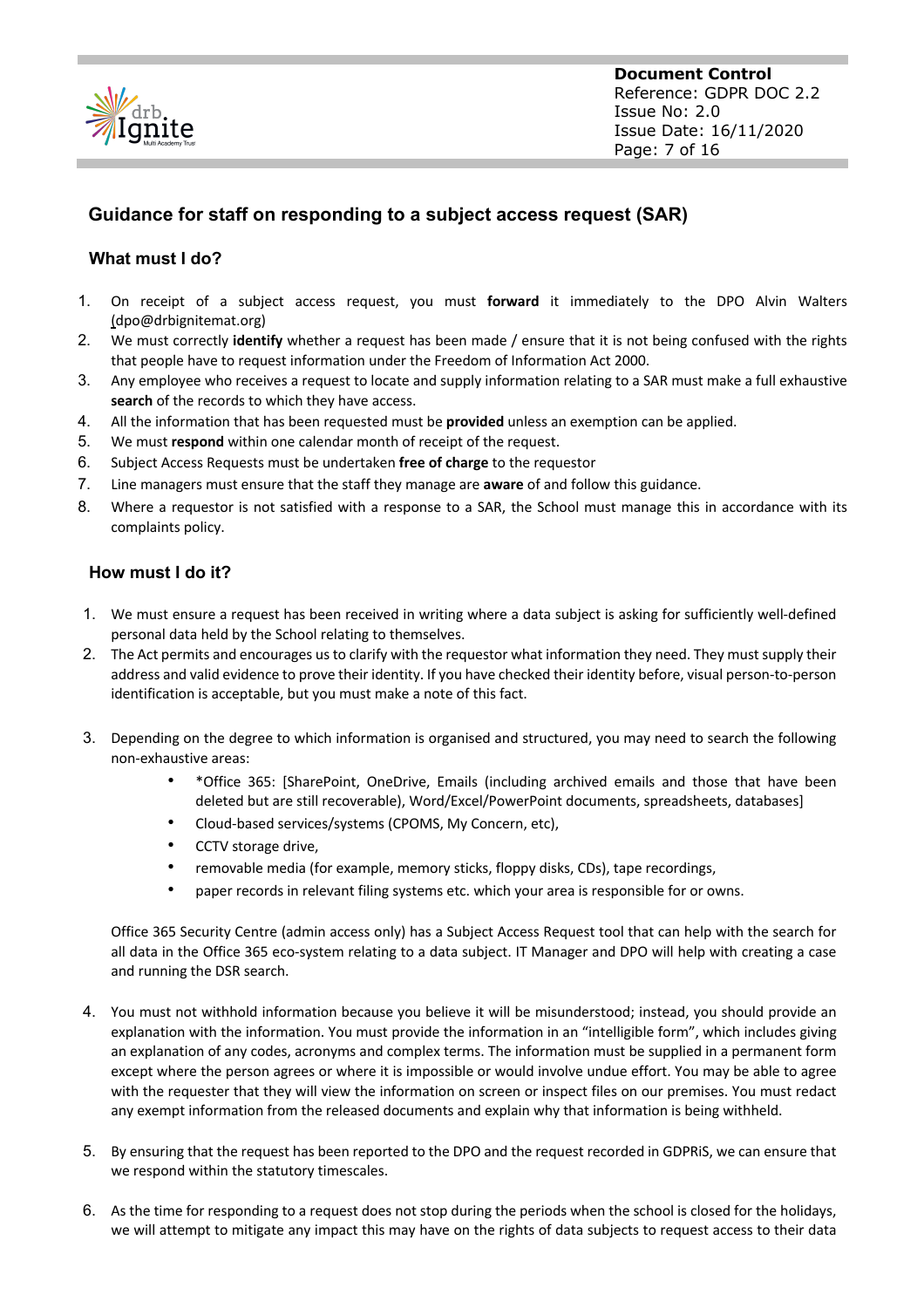

by implementing the following measures: The DPO will check their DPO e-mail addresses regularly during any holiday period.

7. When responding to a complaint, we must advise the requestor that they may complain to the ICO if they remain unhappy with the outcome.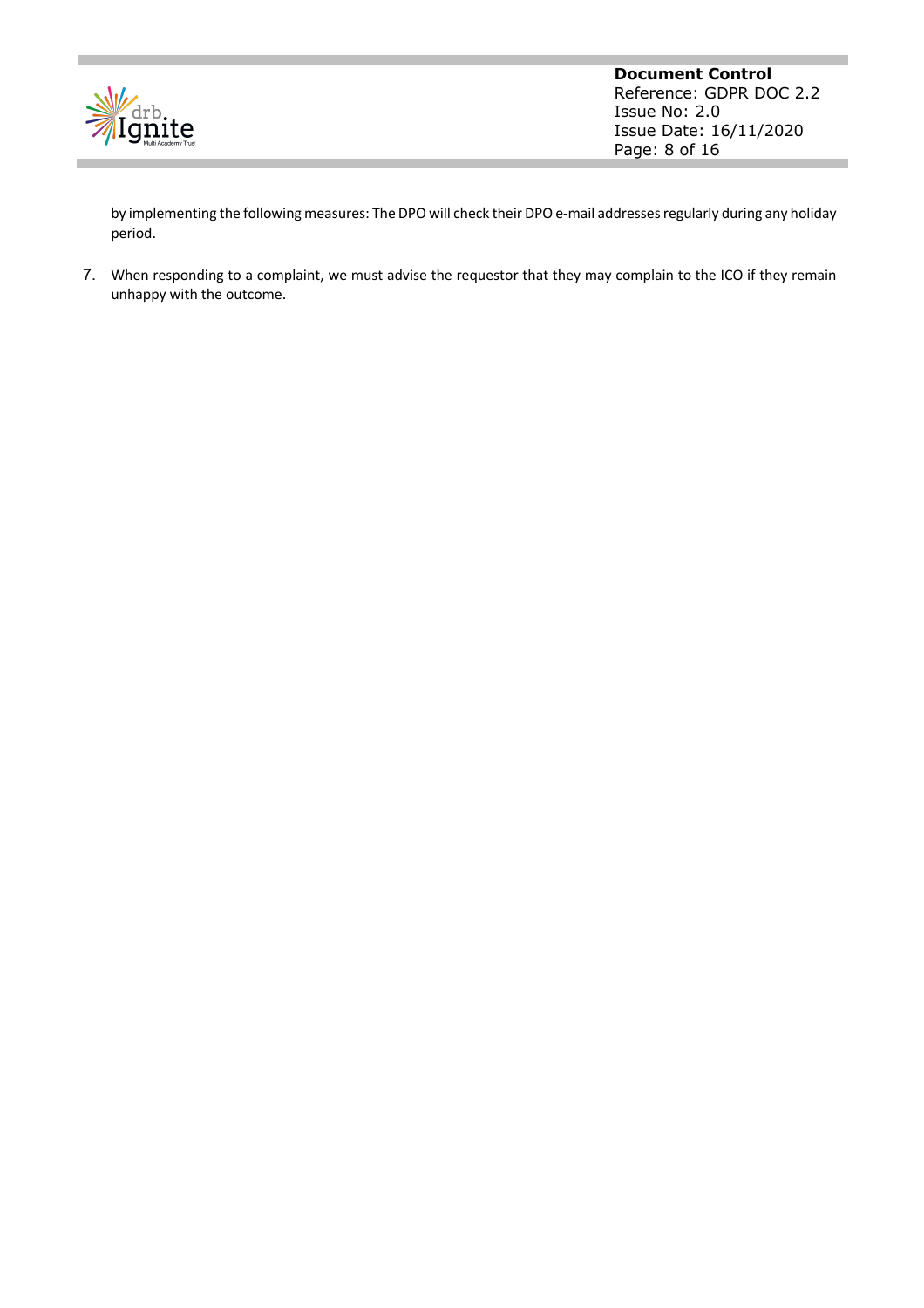

**Document Control** Reference: GDPR DOC 2.2 Issue No: 2.0 Issue Date: 16/11/2020 Page: 9 of 16

# Guidance: Responding to a Request from the Police

It is not uncommon for the police, or other prosecuting authorities, to request that schools share information with them as part of investigations to prosecute or in some cases actually prevent commission of crimes. When a school is asked for information it holds on their records it is being asked to disclose personal data and this data may be sensitive in nature. It may relate to a parent, carer or other family member of the pupil at school. It may relate to the pupil themselves.

Ensuring that the request is given appropriate consideration, and a suitable response is the obligation of the school acting as Data Controller.

Schedule 2, Part 1, paragraph 2 of the Data Protection Act 2018 replaces the old section 29(3) of the Data Protection Act 1998. In essence this provides an exemption for a Data Controller to provide personal, and even sensitive, data without breaching the principles of GDPR or falling foul of the sanctions in the Data Protection Act 2018. The principle behind this, is that good data protection regulations should not prevent detection of crime or be used to stop the apprehension or prosecution of offenders. There is also protection for organisations if there is a risk to the "vital interests" of a data subject or another party. This means that information can be shared if failing to do so would lead to risk of a serious injury or even death of an individual.

However, before deciding whether or not to disclose data, certain key elements of information are needed. Police forces nationally are aware of the need to provide sufficient information to enable Data Controllers to make informed decisions. Different forces take a slightly different approach, but broadly speaking the following information is always required:

- Who is the person making the request?
- What is their rank or role within the organisation they represent?
- The request must be signed and dated, electronically or hard copy

It should contain details of the information sought which should include:

- Name, date of birth and address of the data subject(s) *(if known)*
- Summary of the information sought
- An explanation why the requester believes the school has access to such information
- Details of the issue that the information will address *(if it is highly confidential or particularly sensitive the requester needs to explain why they cannot provide details)*
- Any timeframes or particular urgency.
- Notification if they intend to share this with the data subject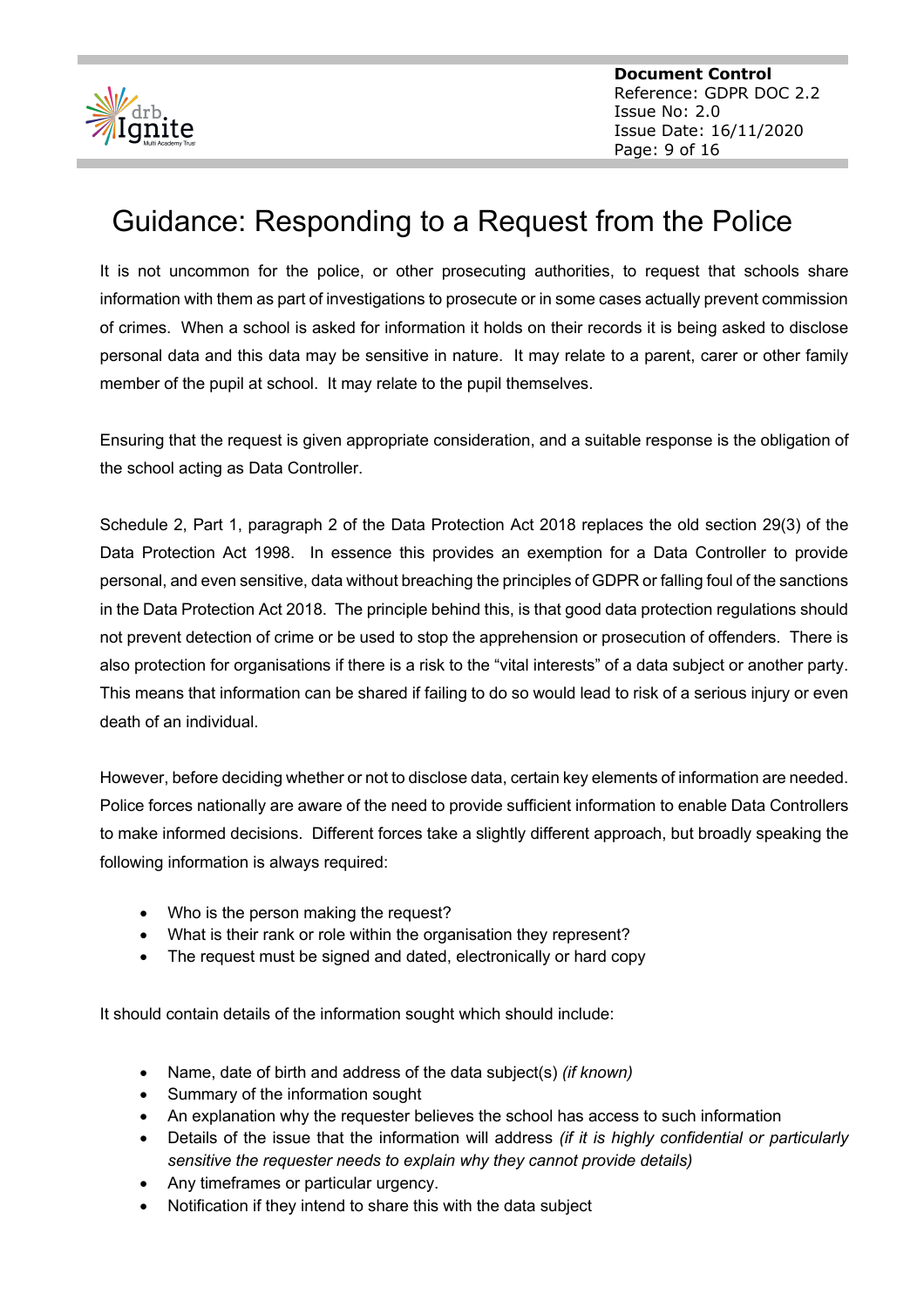

As a responder it is then necessary for the Data Controller to balance the request against the obligations set out in the GDPR and Data Protection Act 2018. PLEASE NOTE: Requests should be as specific as possible, and should relate to the narrowest pool of people, ideally one person, to prevent risk of personal data disclosure on an unauthorised or an unlawful basis. The Data Controller may need to consider on what basis was information provided to them as controller in the first place. Questions to ask:

- o What might be the impact of releasing this information?
- o Is there a risk of causing harm to the third parties?
- o Would disclosing this information potentially lead to identification of a third party who is separate to the present enquiry?

In many cases, the answer is simple and straightforward. Schools as public authorities have a moral (and in some cases) legal obligation to assist and support law enforcement agencies. However, if there is any uncertainty about the nature, origin or reasons for a request then advice should be sought from the DPO. To emphasise, if this is a matter of life and limb always err on the side of caution. As police forces and other law enforcement agencies begin to acclimatise to the GDPR requirements it is likely we will see changes to processes, forms and procedures.

The Data Controller is legally responsible for taking care of personal and sensitive information about data subjects in their control. Providing information to the police is important but must be done with due consideration.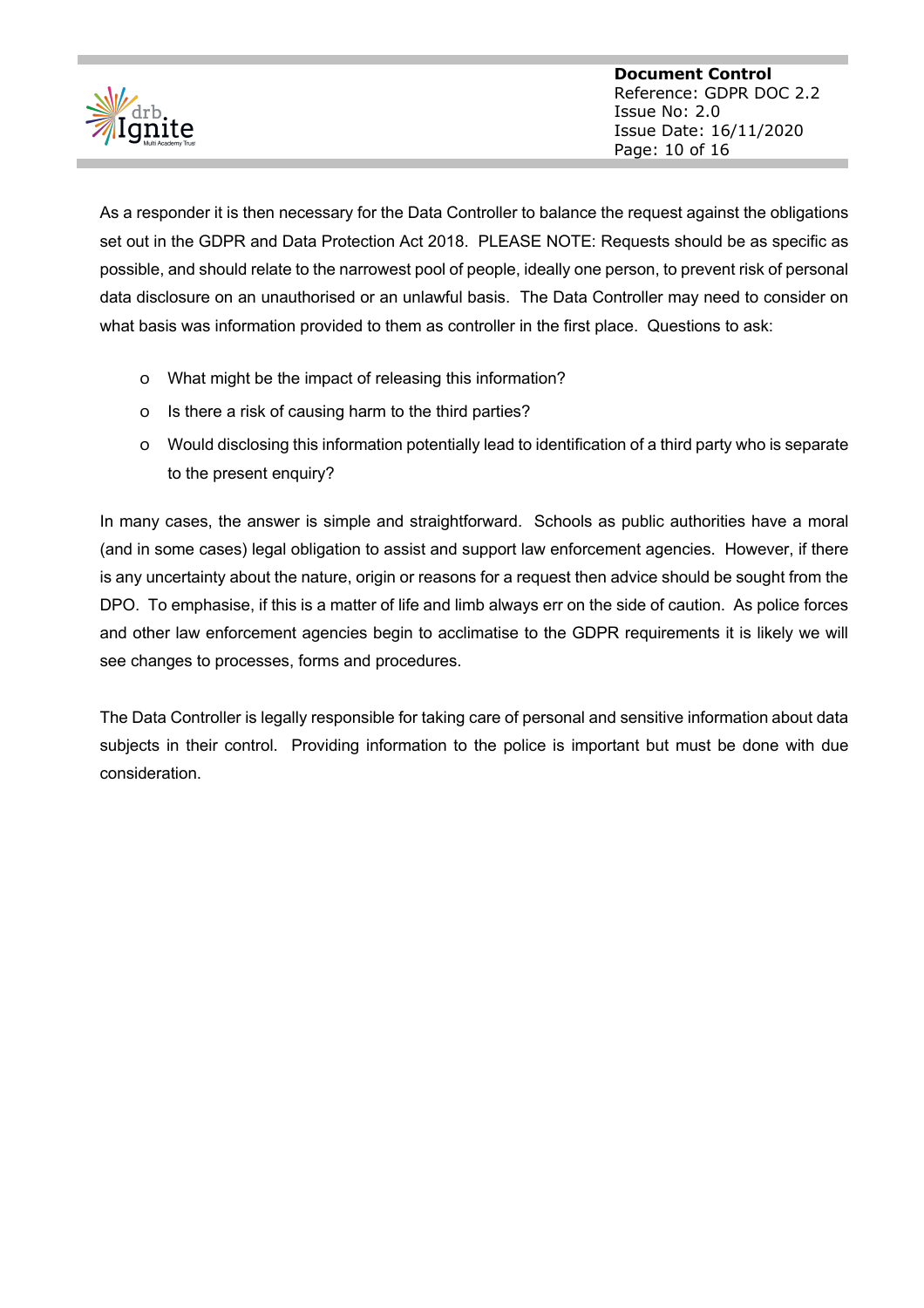

**Document Control** Reference: GDPR DOC 2.2 Issue No: 2.0 Issue Date: 16/11/2020 Page: 9 of 16

# **Appendix 9. Replying to a subject access request providing the requested information**

*"[*N*ame]* [Address]

*[Date]*

Dear [name of data subject]

#### **Data Protection Act 2018 subject access request**

Thank you for your letter of *[date]* making a data subject access request for *[subject]*. We are pleased to enclose the information you requested.

[Include 1(a) to (h) above.]

[Copyright in the information you have been given belongs to the School or to another party. Copyright material must not be copied, distributed, modified, reproduced, transmitted, published (including published on the Internet or an intranet), or otherwise made available in whole or in part without the prior written consent of the copyright holder.]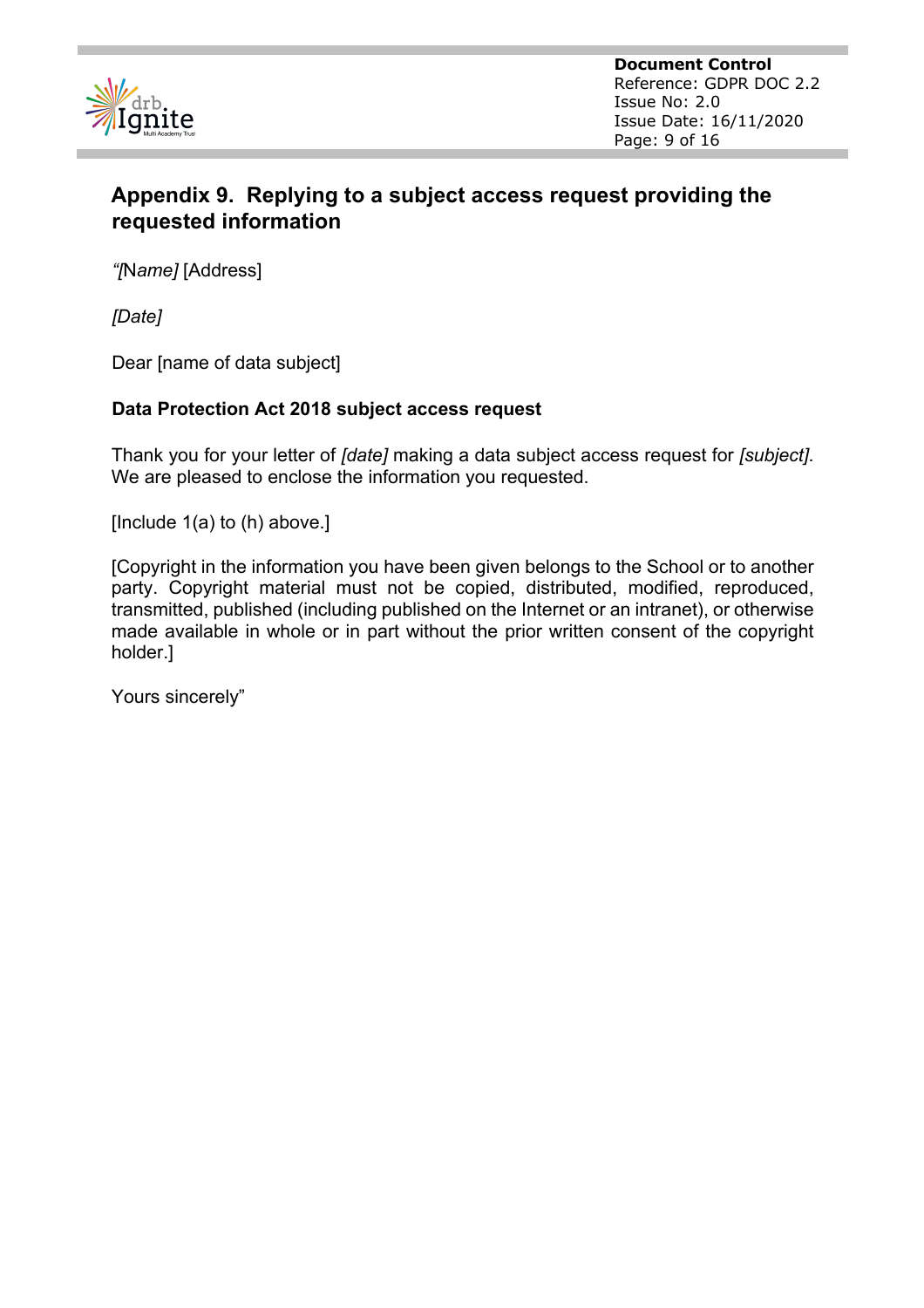

**Document Control** Reference: GDPR DOC 2.2 Issue No: 2.0 Issue Date: 16/11/2020 Page: 10 of 16

## **Appendix B. Release of part of the information, when the remainder is covered by an exemption**

*"[*N*ame]* [Address]

*[Date]*

Dear [name of data subject]

#### **Data Protection Act 2018 subject access request**

Thank you for your letter of *[date]* making a data subject access request for *[subject]*. To answer your request we asked the following departments to search their records for information relating to you:

• *[List the areas]* 

I am pleased to enclose *[some/most]* of the information you requested. *[If any information has been removed]* We have removed any obvious duplicate information that we noticed as we processed your request, as well as any information that is not about you. You will notice that *[if there are gaps in the document]* parts of the document(s) have been redacted. *[OR if there are fewer documents enclose]* I have not enclosed all of the information you requested. This is because *[explain why it is exempt]*.

[Include 1(a) to (h) above.]

[Copyright in the information you have been given belongs to the School or to another party. Copyright material must not be copied, distributed, modified, reproduced, transmitted, published (including published on the Internet or an intranet), or otherwise made available in whole or in part without the prior written consent of the copyright holder.]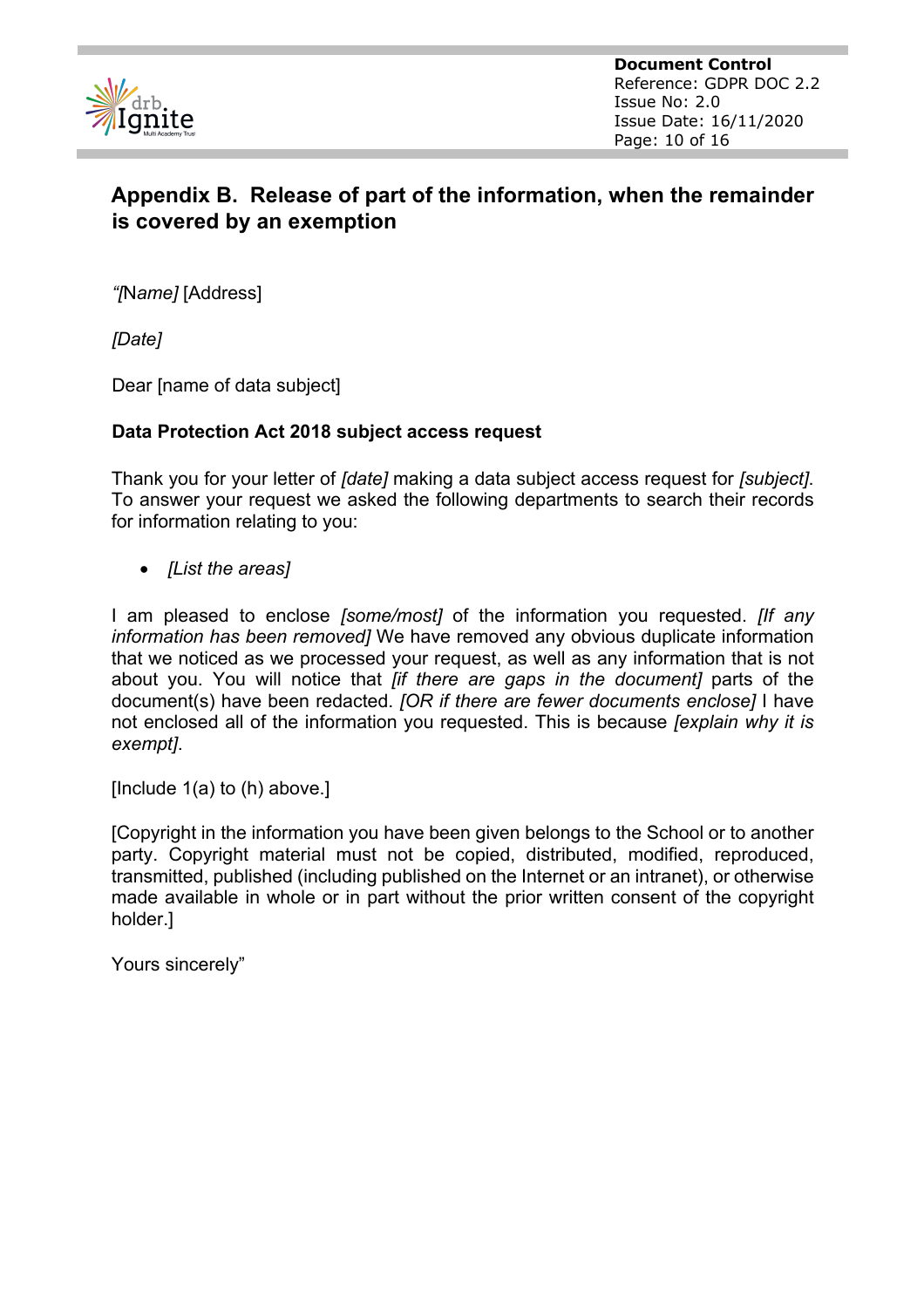

**Document Control** Reference: GDPR DOC 2.2 Issue No: 2.0 Issue Date: 16/11/2020 Page: 11 of 16

### **Appendix C. Replying to a subject access request explaining why you cannot provide any of the requested information**

*"[*N*ame]* [Address]

*[Date]*

Dear [name of data subject]

#### **Data Protection Act 2018 subject access request**

Thank you for your letter of *[date]* making a data subject access request for *[subject*].

I regret that we cannot provide the information you requested. This is because *[explanation where appropriate]*.

[Include 1(a) to (h) above if appropriate.]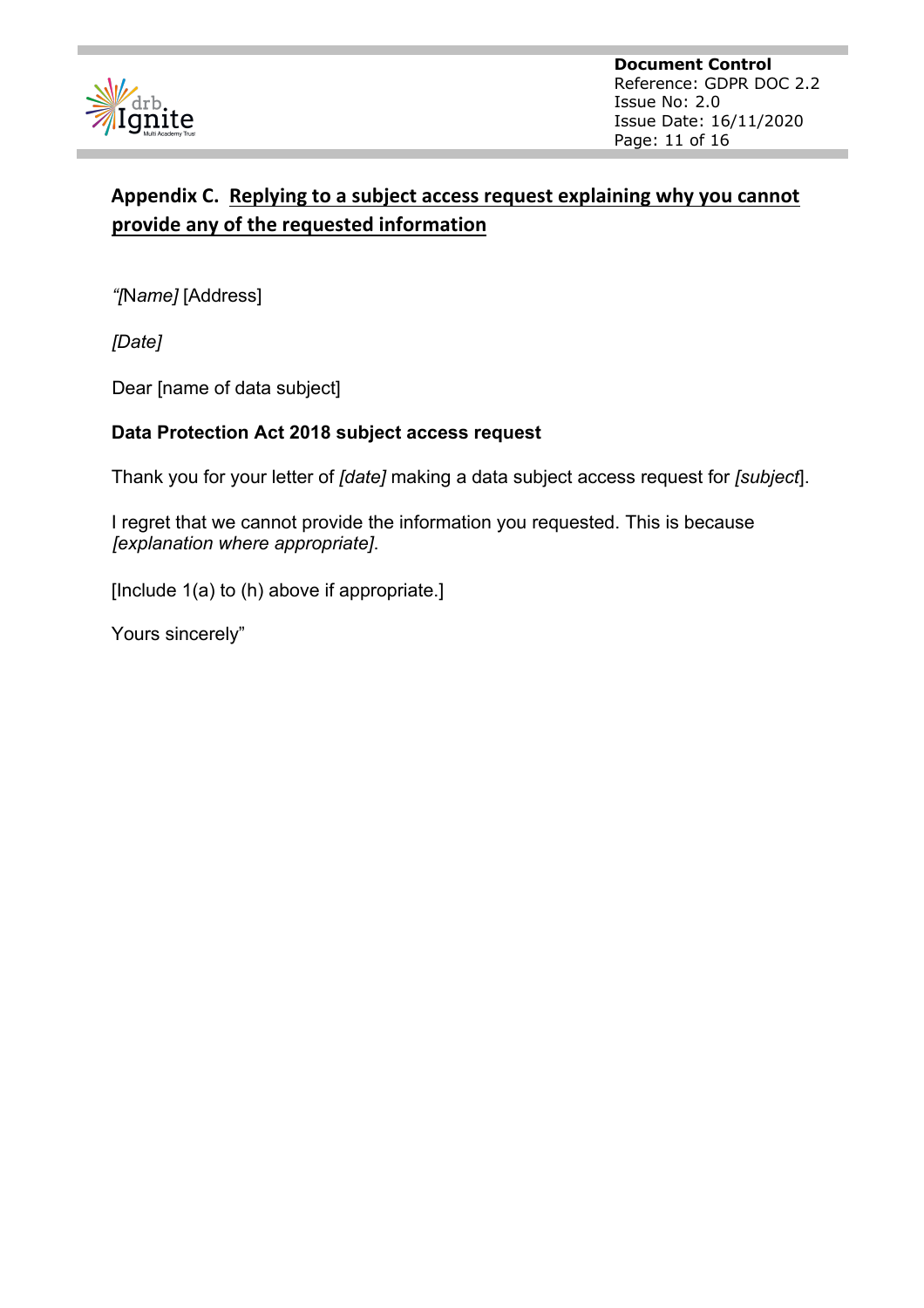

**Document Control** Reference: GDPR DOC 2.2 Issue No: 2.0 Issue Date: 16/11/2020 Page: 12 of 16

### **D. Replying to a subject access request explaining why you have only sent some of the requested references**

*"[*N*ame]* [Address]

*[Date]*

Dear [name of data subject]

#### **Data Protection Act 2018 subject access request**

Thank you for your letter of [date] making a data subject access request for the references we received in connection with your [job/course] application.

I enclose [whichever reference can be disclosed]. However, I have not provided [a copy/copies] of [one/some] of the references you requested because [one of your referees/ your referees] withheld consent to disclose [it/them].

[Include 1(a) to (h) above.]

[Copyright in the information you have been given belongs to the School or to another party. Copyright material must not be copied, distributed, modified, reproduced, transmitted, published (including published on the Internet or an intranet), or otherwise made available in whole or in part without the prior written consent of the copyright holder.]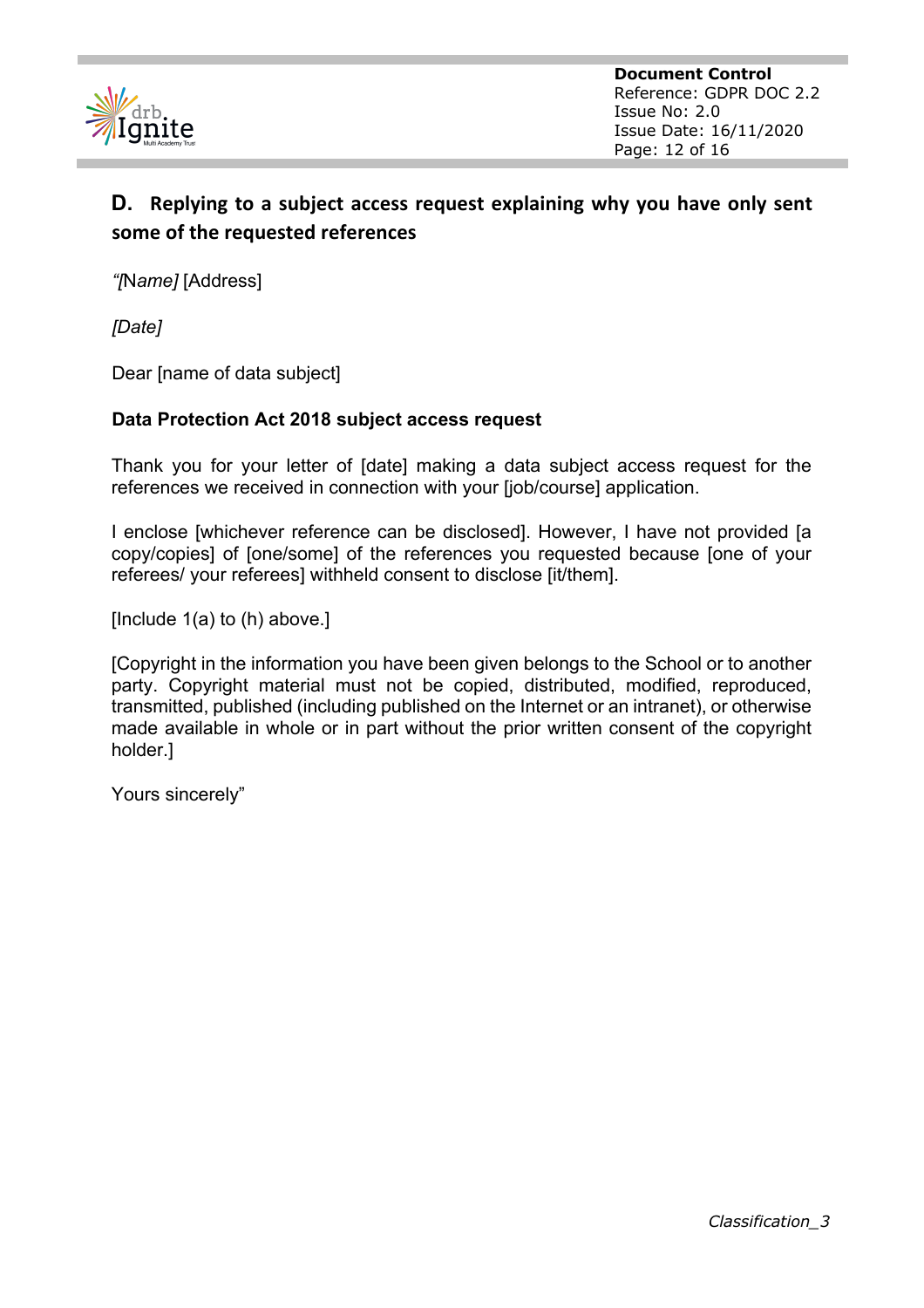

**Document Control** Reference: GDPR DOC 2.2 Issue No: 2.0 Issue Date: 16/11/2020 Page: 13 of 16

# **E. Subject Access Request Confirmation/Acknowledgement Letter**

*"[*N*ame]* [Address]

*[Date]*

Dear [name of data subject]

#### **Data Protection Act 2018 subject access request**

#### **Reference: [\*\*DATA SUBJECT ACCESS REQUEST NUMBER\*\*\*\*]**

We write to acknowledge receipt of your data subject access request under Article 15 of the General Data Protection Regulation (GDPR).

So that we may process your request, we would be grateful if you could provide confirmation of your identity in the form of [IDENTIFICATION REQUIRED].

Please also provide as much detail as possible about the information that you require, for example, name of the department and names of individuals where the information is most likely to be located, a particular service, period of time and incident.

Please note that we cannot supply the information you have requested until we have verified your identity. The deadline of 1 month in which to respond to your request will start to run as soon as we receive it. This deadline may also be extended by a further 2 months if your request is complex. We shall let you know if that is the case.

Your rights:

You have the right to:

- request the rectification/correction of your personal data
- request the restriction of our processing of your personal data
- object to our processing of your personal data

You also have the right to lodge a complaint with the Information Commissioners Office https://ico.org.uk/. Further details regarding our privacy practices can be found in our privacy policy *[add link to your school privacy policy here].*

The reference for your request is [DATA SUBJECT ACCESS REQUEST NUMBER] and please quote this on all correspondence concerning this request.